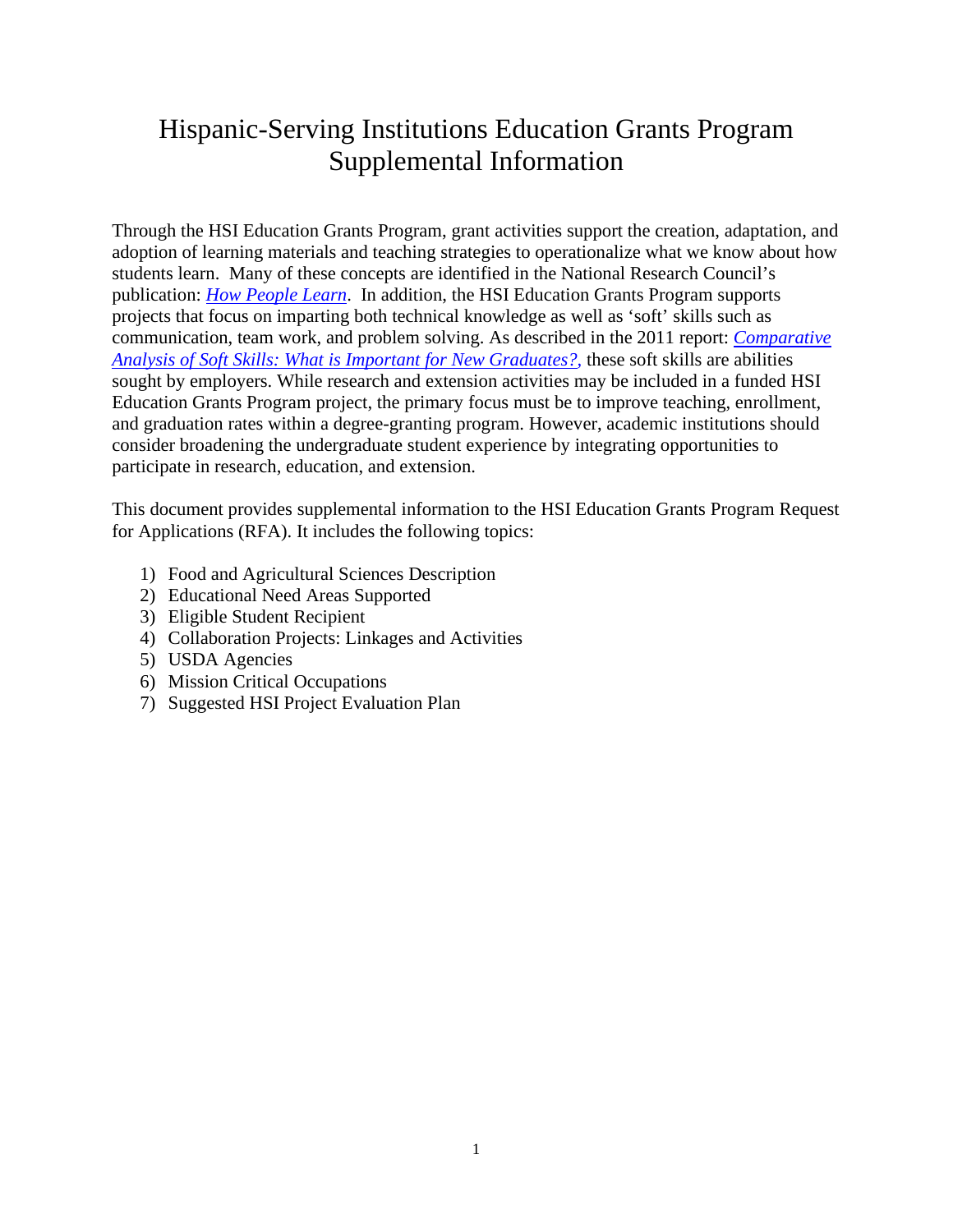## 1) Food and Agricultural Sciences Description

According to Section 1404(8) of NARETPA as amended by Section 7101 of Public Law 110- 246, the term " food and agricultural sciences" means basic, applied, and developmental teaching activities in food and fiber, agricultural, renewable energy and natural resources, forestry, and physical and social sciences, or rural economic, community, or business development including activities relating to the following:

- 1) Animal health, production, and well-being;
- 2) Plant health and production;
- 3) Animal and plant germ plasm collection and preservation;
- 4) Aquaculture;
- 5) Food safety;
- 6) Soil and water conservation and improvement;
- 7) Forestry, horticulture, and range management;
- 8) Nutritional sciences and promotion;
- 9) Farm enhancement, including financial management, input efficiency, and profitability;
- 10) Home economics;
- 11) Rural human ecology;
- 12) Youth development and agricultural education, including 4–H clubs;
- 13) Expansion of domestic and international markets for agricultural commodities and products, including agricultural trade barrier identification and analysis;
- 14) Information management and technology transfer related to agriculture;
- 15) Biotechnology related to agriculture;
- 16) Artificial Intelligence and Big DATA related to agriculture; and
- 17) The processing, distributing, marketing, and utilization of food and agricultural products.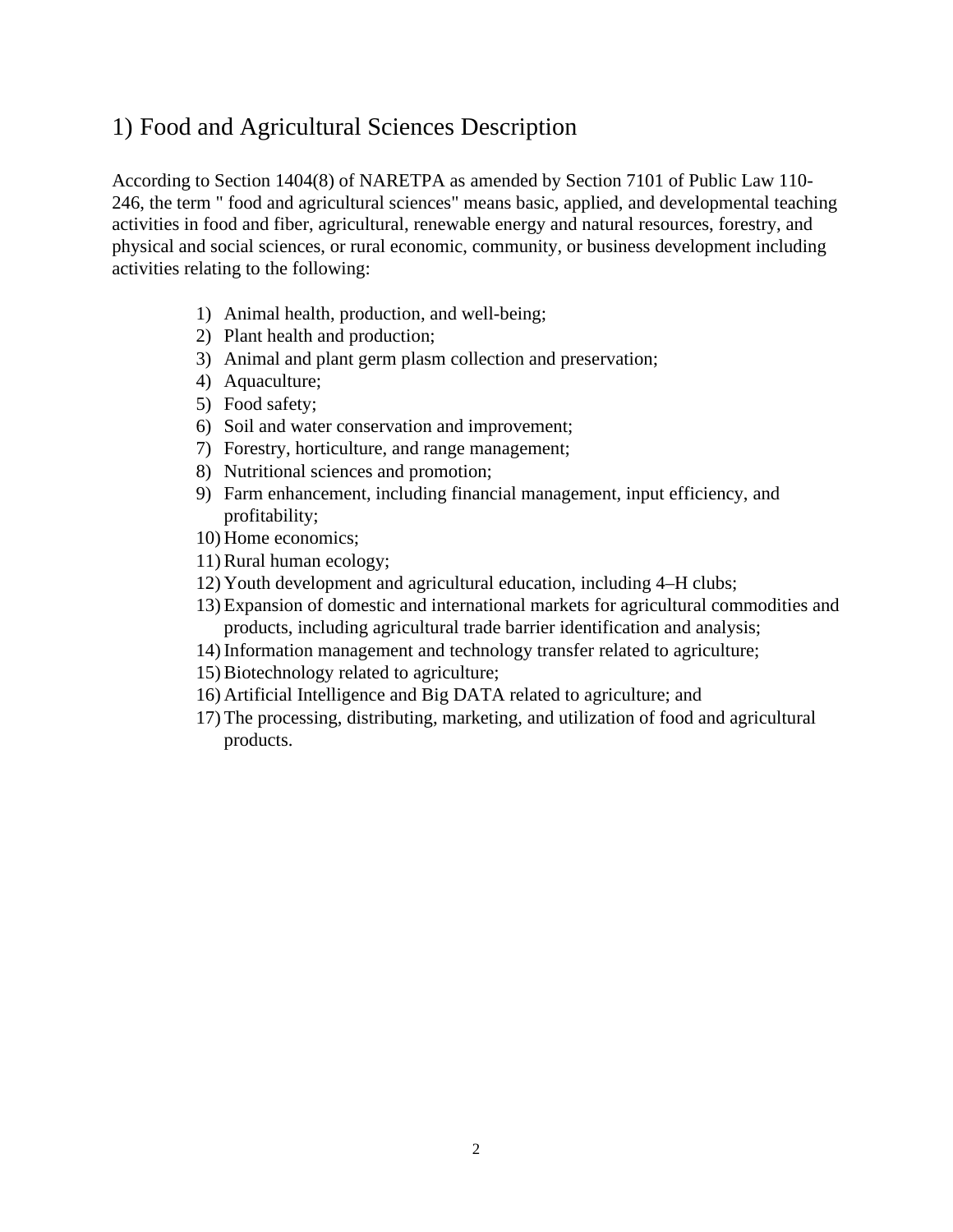## 2) Educational Need Areas Supported

## **a) Curricula Design, Materials Development, and Library Resources (including development of courses of study and degree programs):**

The purpose of this strategy is to promote new and improved curricula, materials, and library resources to increase the quality of and continuously renew HSI academic programs in the food and agricultural sciences. The overall objective is to stimulate the development and facilitate the use of exemplary education models and materials that incorporate the most recent advances in subject matter, research on teaching and learning theory, and instructional technology and to demonstrate the benefit of new technologies. Applications may emphasize, but are not limited to: the development of courses of study, degree programs, and instructional materials; the use of new approaches to the study of traditional subjects; the introduction of new subjects or new applications of knowledge pertaining to the food and agricultural sciences; or the acquisition of books and journals relating to the food and agricultural sciences.

#### **b) Faculty Preparation and Enhancement for Teaching:**

The purpose of this strategy is to advance faculty development in the areas of teaching competency and leadership, subject matter expertise, or student recruitment and advising skills. Applications may emphasize, but are not limited to: obtaining experience with recent developments and new applications in a field; expanding competence in innovative technologies and new methods of instruction delivery or student advising skills; or pursuing further graduate-level study in a field related to the food and agricultural sciences. Each faculty recipient of support for developmental activities must be an "eligible participant" as defined in the definitions section of this RFA.

#### **c) Instruction Delivery Systems:**

The purpose of this strategy is to encourage the use of alternative methods of delivering instruction to enhance the quality, effectiveness, and cost efficiency of teaching programs. Applications may emphasize, but are not limited to: incorporating alternative instructional methodologies that respond to differences in student learning styles; interinstitutional collaborating in such a manner to deliver instruction in ways that maximize program quality and reduce unnecessary duplication; and considering and implementing innovative instructional techniques, methodologies, and delivery systems in response to advances in knowledge and technology. This includes the development of capacity for distance education in these particular areas in which institutions partner with one another to optimize resources in offering courses/programs via distance education.

#### **d) Scientific Instrumentation for Teaching:**

The purpose of this strategy is to provide students in science-oriented courses the necessary experience with suitable, up-to-date equipment in order to involve them in work central to scientific understanding and progress. Applications may emphasize, but are not limited to: acquiring new, state-of-the-art instructional laboratory and other classroom equipment to help assure the success and sustainability of outstanding higher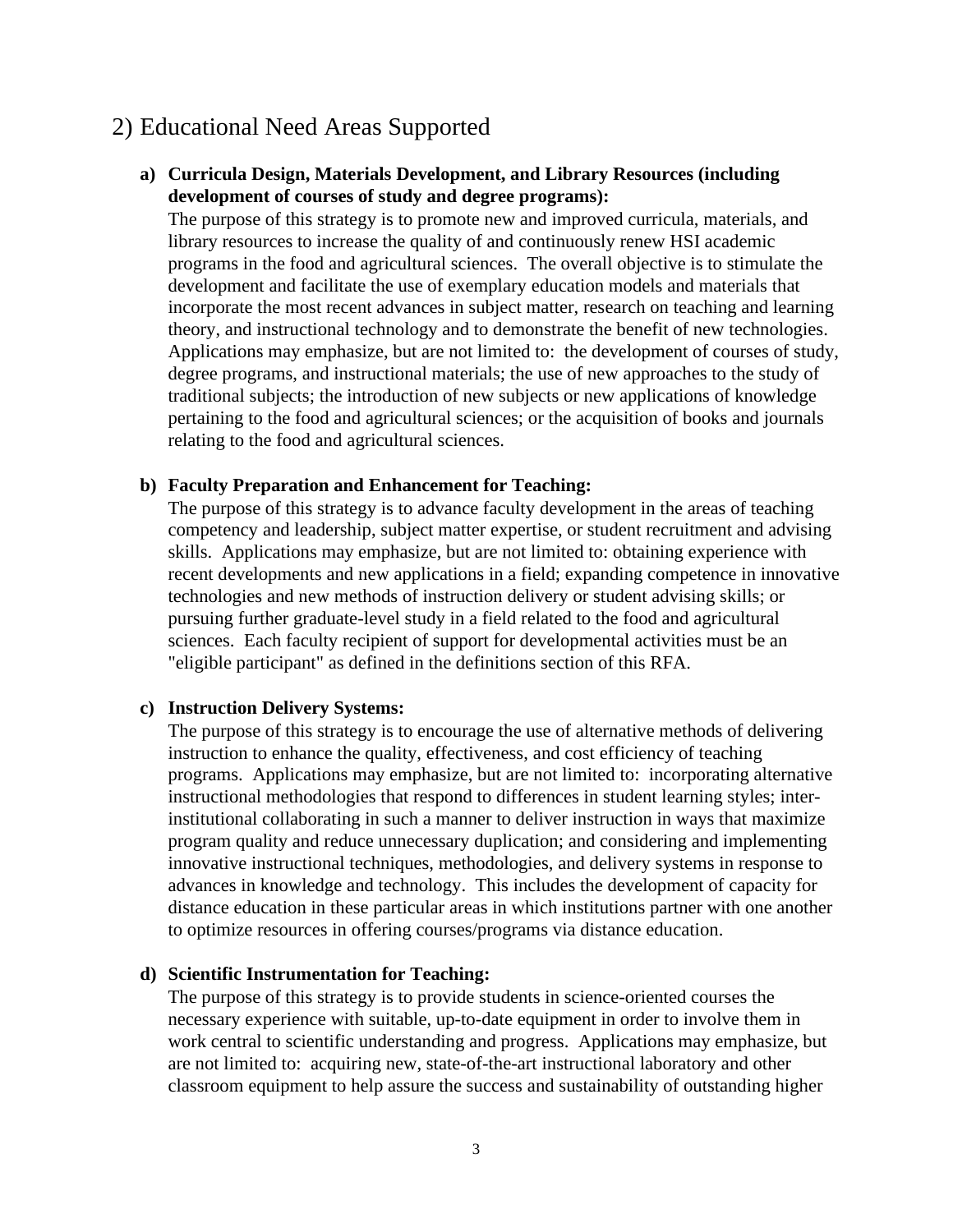education programs in food and agricultural sciences; upgrading existing equipment; or replacing non-functional or obsolete equipment.

#### **e) Student Experiential Learning:**

The purpose of this strategy is to further the development of student scientific and professional competencies through experiential learning programs outside the formal classroom that provide students with opportunities to solve complex problems in the context of real-world situations. Applications may emphasize knowledge and applications that provide students with skills desired by employers such as: preparing future graduates to advance knowledge and technology, and improving participants' capacity to: enhance the quality of life of communities, conserve resources, and revitalize the Nation's economic competitiveness. During these experiences, students should advance their decision-making and communication skills, and improving real-life technological expertise. Applicants are encouraged to find a USDA agency, non-profit, and/or private sector organization to assist in the development of these student experiential learning activities, including international experiences.

#### **f) Student Recruitment and Retention:**

The purpose of this strategy is to strengthen student recruitment and retention programs in order to promote and strengthen the Nation's scientific, professional, and technical workforce in the food, agricultural, and natural resource systems. Applications may emphasize, but are not limited to: supplementing efforts to attract increased numbers of outstanding underrepresented students to prepare for careers as food, natural resources and agriculture scientists, professionals, and technicians; promoting opportunities for students from HSIs to engage in a robust exchange of ideas and a more effective use of the full breadth of the Nation's intellectual resources; or mentoring programs and other initiatives (including financial assistance) to attract and retain outstanding students.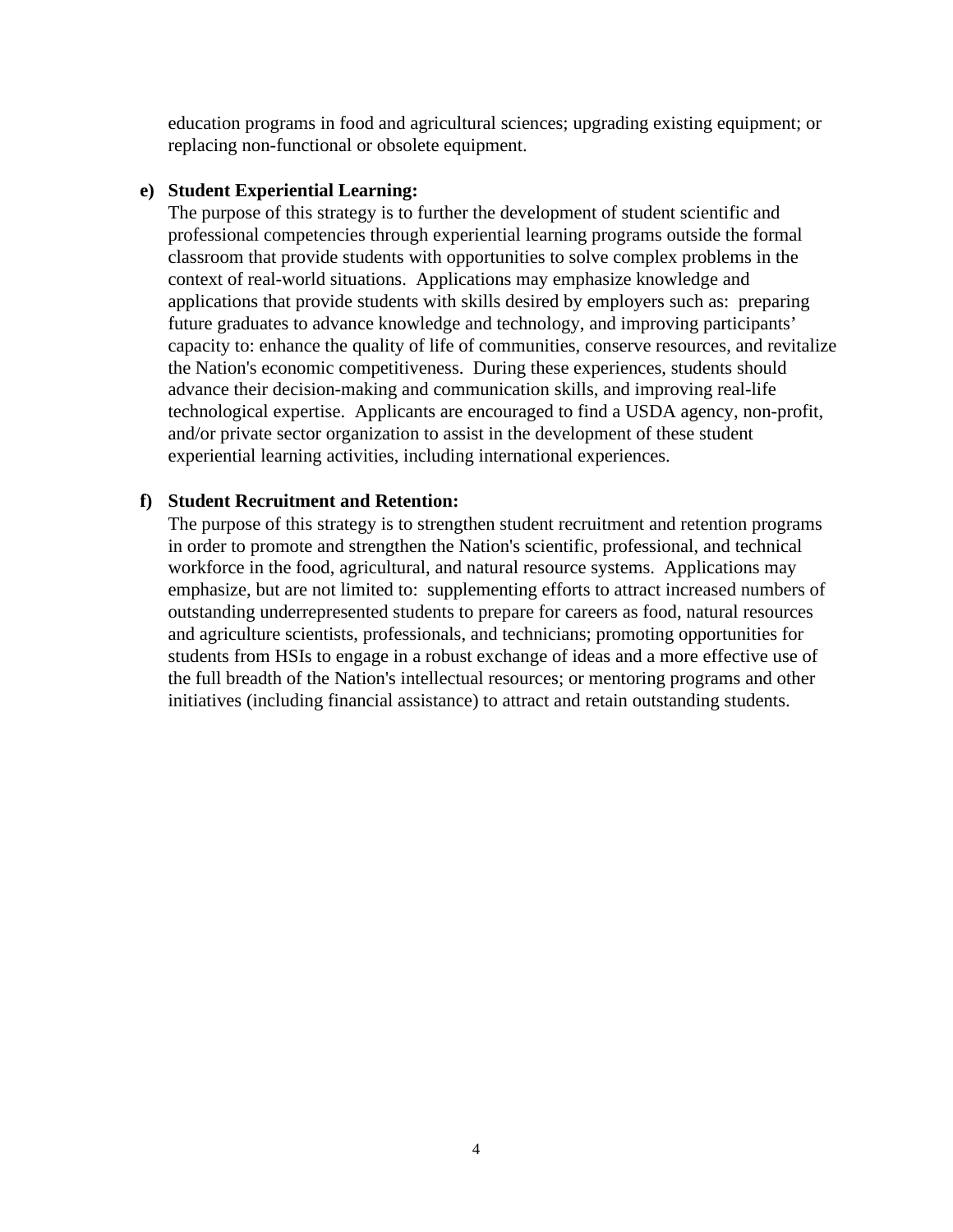## 3) Eligible Student Recipient

Each student recipient must be enrolled at an eligible institution and meet the requirement of an "eligible participant" as defined in the definitions section of the RFA, Part VIII, D., The following criteria must be taken into consideration when selecting scholarship recipients:

- a) Be a citizen or national of the United States;
- b) Must be attending a public or other non-profit HSI;
- c) Leadership activities and community service;
- d) Desire to pursue a career at USDA or in food, agricultural, and natural resource systems;
- e) Major related to the food and agricultural sciences;
- f) Participation in HSI's Education Grants Program Activities;
- g) Grade point average;
- h) Essay indicating interest in food and agricultural sciences; and
- i) Potential for adding diversity.

A student earning a two-year degree could become eligible to receive support to complete a fouryear degree or a student earning a four-year degree could be sponsored to complete a master's degree. The student should be selected within the first 18 months of the award and encouraged to complete funded schoolwork within 54 months of the initial award date (4.5 years). Two-year colleges must have an articulation agreement allowing the student to complete a bachelor's or professional degree at the selected granting institution.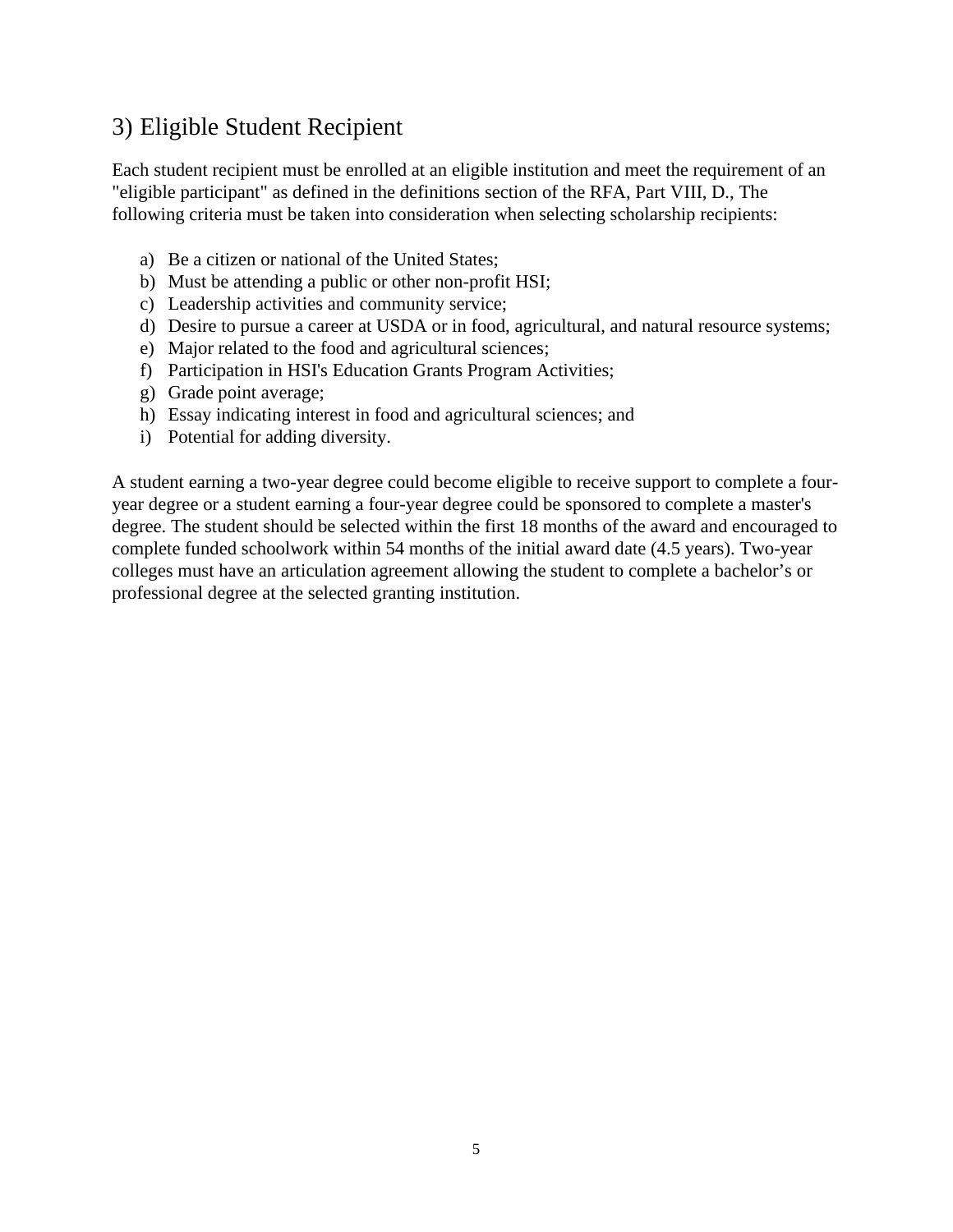## 4) Collaboration Projects: Linkages and Activities

Collaboration Projects are designed to build capacity at participating institutions to promote collaboration, open communication, the exchange of information, and the development of resources that accelerate education of underrepresented students. Applications must:

- a) Seek to bring together a team of HSIs to develop and implement a Hispanic-serving initiative to recruit, retain, and support undergraduate and graduate students from underrepresented groups for four years or until they graduate;
- b) Aim to coordinate efforts and integrate activities among individuals, institutions, states, and regions. Applications should clearly articulate how a Regular or Collaboration award will complement and/or link with existing programs or projects to make a significant impact on the education of underrepresented students;
- c) Fund and conduct recruitment activities to select at least 25 students interested in careers in food, agricultural, and natural resource systems.Include a K-12 outreach and recruitment component supporting the development of a student pipeline;
- d) Track students and document student progress to show 90 percent retention until graduation;
- e) Recruit an advisory board, including a minimum of five representatives from different institutions that have doctoral programs on the field selected;
- f) Include summer programs for screening potential undergraduate or graduate students and enroll them in an agriculture or related program that includes completion of a degree;
- g) Negotiate summer paid internships off campus with a USDA/affiliate agency or a local non-profit organization serving the food and agricultural sciences community. Results of each internship should be documented consistently and must demonstrate learning and career/professional development outcomes;
- h) Encourage more effective partnerships and reduce duplication of efforts among participating academic institutions;
- i) Leverage funding to maximize the number of students participating in the project;
- j) Document measurable impacts and target audiences;
- k) Develop a project website with information on the students funded;
- l) Provide professional development opportunities to participating students, such as resume development, mock interviews, dressing for success, and effective communication;
- m) Hold USDA internship application workshops for students twice a year; and

## Undergraduate and/or graduate students' activities may include any of the following activities:

- n) Cross-institutional and multi-disciplinary exchanges that will give students brief exposure to work at a collaborating institution and a new team;
- o) Summer internships (or research/extension experiences) for undergraduate students;
- p) Opportunities for students to serve as institutional ambassadors to recruit other students into their programs;
- q) Curricula and training that incorporates the principles of professionalism and professional ethics (undergraduate and graduate levels);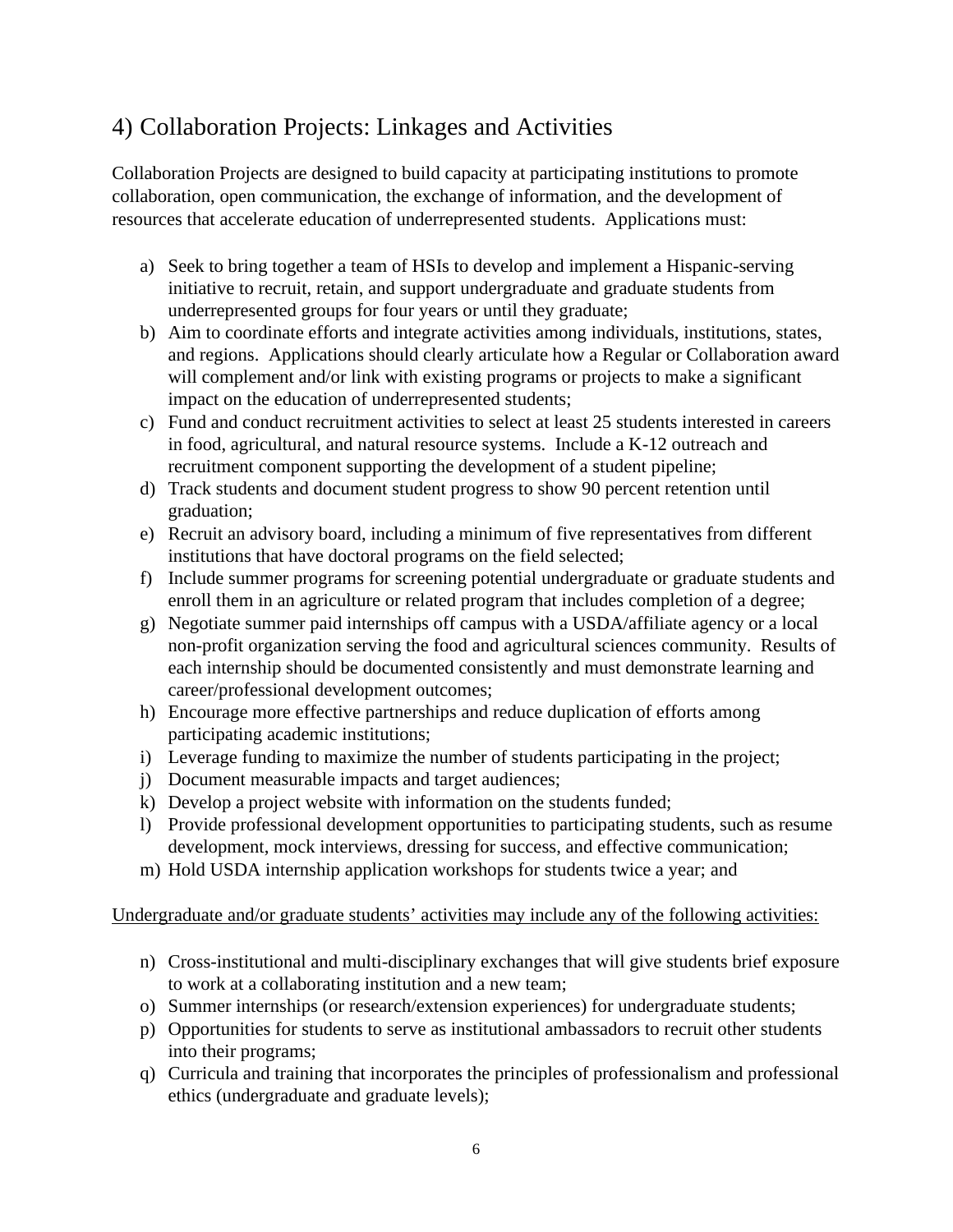- r) A degree-appropriate understanding of the scientific method, experimental design and methodologies, and analyzing, interpreting, and communicating data;
- s) International experiences leading to an understanding of global issues;

Additionally, undergraduate and graduate students' activities must:

- t) Lead to measurable, documented changes in learning, actions, or conditions;
- u) Include academic guidance and tutoring as required as well as an internship search;
- v) Include travel support for a minimum of four students to attend professional conferences and make presentations;
- w) Include academic support mechanisms so that participating students maintain good standing of a 3.0 GPA or higher with a minimum of 15 credit hours per semester as an undergraduate;
- x) Provide resources to support assigned faculty in mentoring activities.
- y) Provide opportunities for students to acquire research experience with faculty;
- z) Recruit students to replace any dropouts and meet the minimum students' goal; and
- aa) Collect letters of commitment from students that indicate their accordance with all expectations. Students must confirm their understanding of any potential circumstances if they do not fulfill the requirements of the program, such as loss of reimbursement privileges.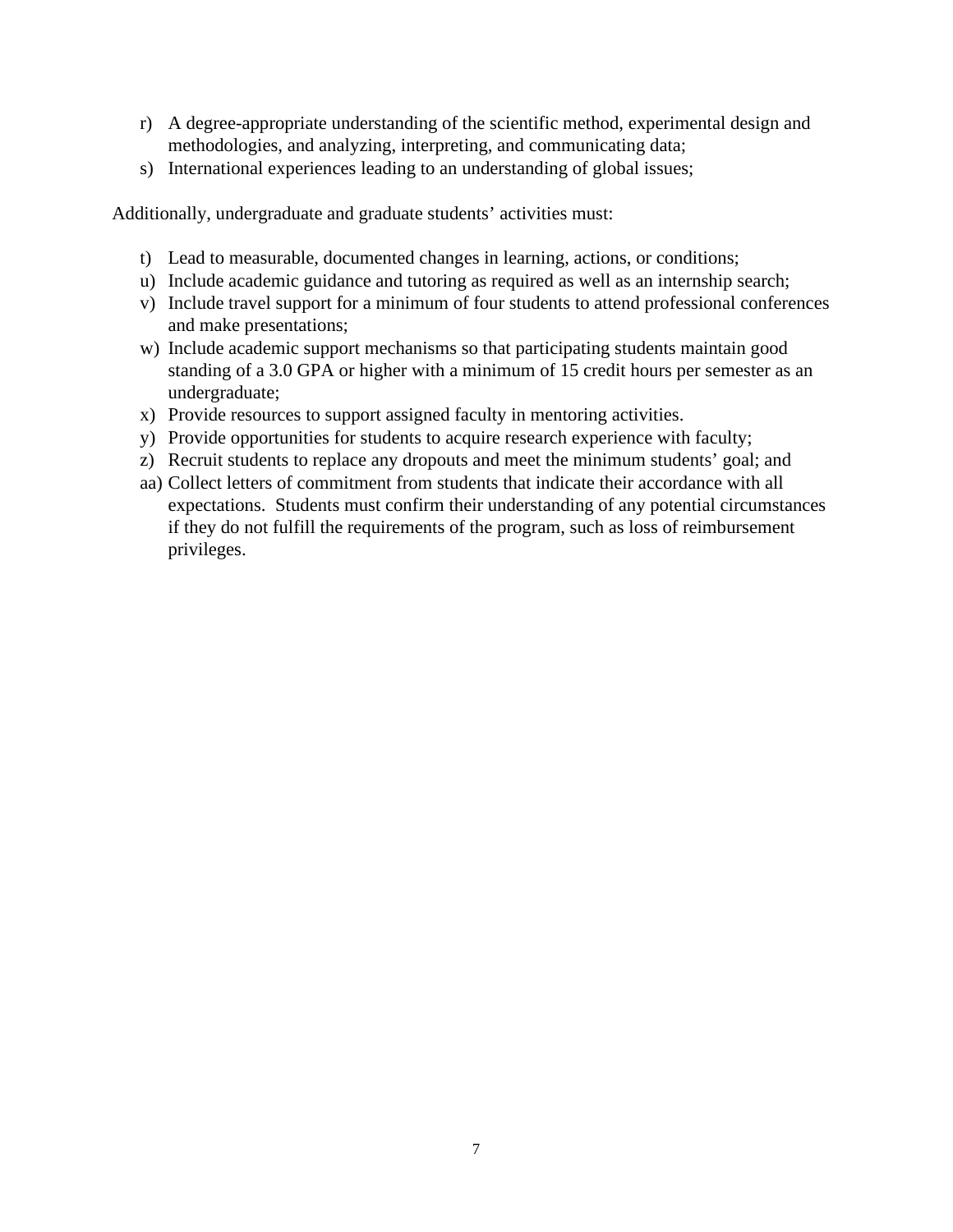## 5) USDA Agencies

Applicants are encouraged to collaborate with a USDA agency to leverage grant funds and/or contribute towards overall goals and objectives. USDA agencies are listed below:

- a) Agricultural Marketing Service (AMS)
- b) Agricultural Research Service (ARS)
- c) Animal and Plant Health Inspection Service (APHIS)
- d) Economic Research Service (ERS)
- e) Farm Service Agency (FSA)
- f) Food and Nutrition Service (FNS)
- g) Food Safety and Inspection Service (FSIS)
- h) Foreign Agricultural Service (FAS)
- i) Forest Service (FS)
- j) National Agricultural Statistics Service (NASS)
- k) Natural Resources Conservation Service (NRCS)
- l) Rural Development Agency (RD)
- m) Risk Management Agency (RMA)
- n) Rural Utilities Service (RUS)
- o) Rural Housing Service (RHS)
- p) Rural Business-Cooperative Service (RBS)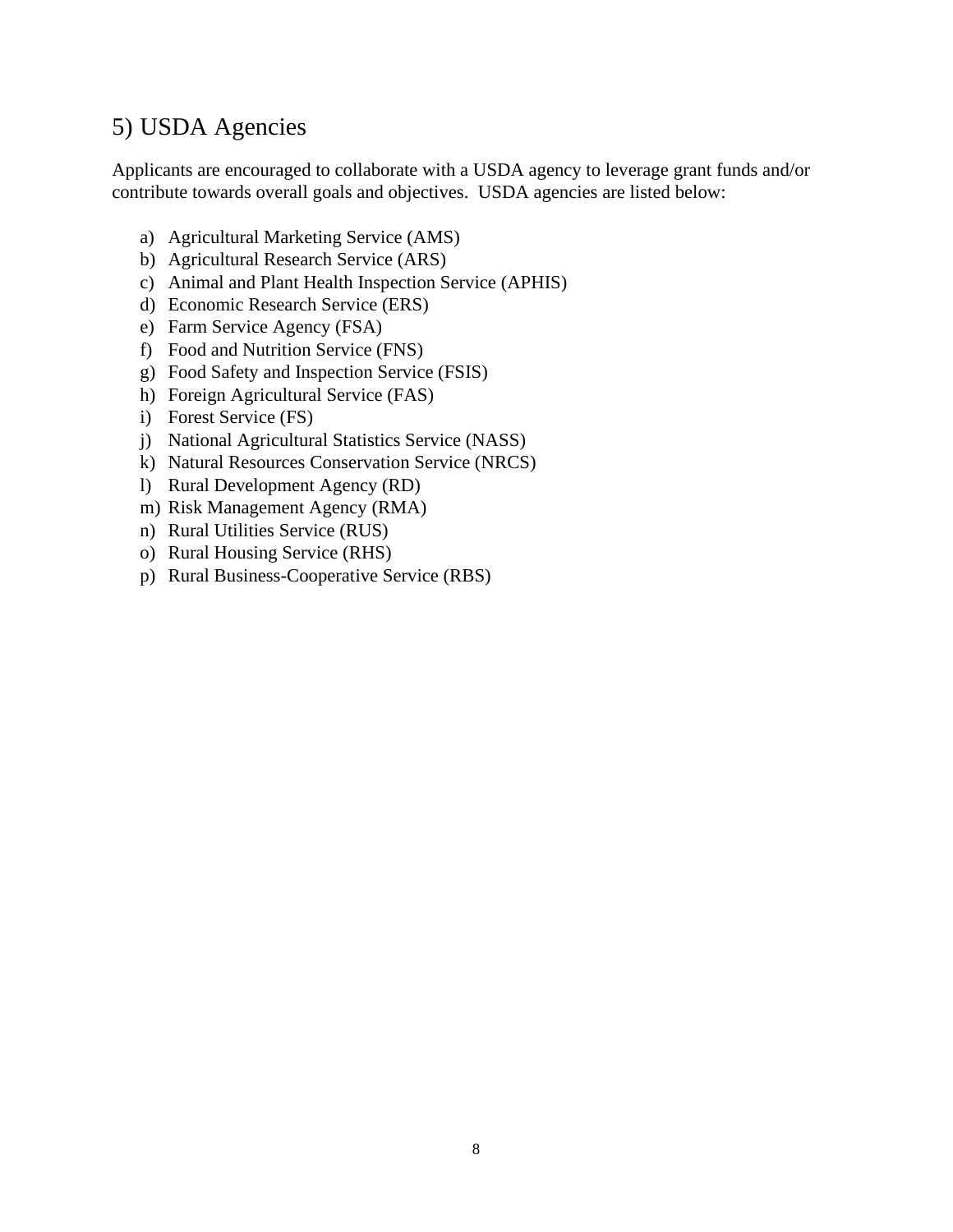## 6) Mission Critical Occupations

Examples of collaborative activities with USDA could include but are not limited to: internships, USDA Career Days, HSI student visits or tours, and USDA staff presentations to students and faculty. The USDA Office of Human Capital Management has identified 20 Mission Critical Occupations (MCOs) in its FY 2008 Federal Equal Opportunity Recruitment Program Plan. Using this information, the HSI Education Grants Program encourages collaboration on food and agricultural science fields, which are primarily the top fifteen occupations listed below:

- a) Forestry Technician
- b) General Biological Scientists
- c) Biological Science Technician
- d) Soil Conservation Specialist
- e) Soil Conservation Technician
- f) Forestry Specialist
- g) Dietician and Nutritionist Specialist
- h) Consumer Safety Specialist
- i) Soil Science Specialist
- j) Veterinary Medical Officer
- k) General Business and Industry
- l) Statistician Specialist
- m) Consumer Safety Inspection
- n) Food Inspection Specialist
- o) Agricultural Commodity Grader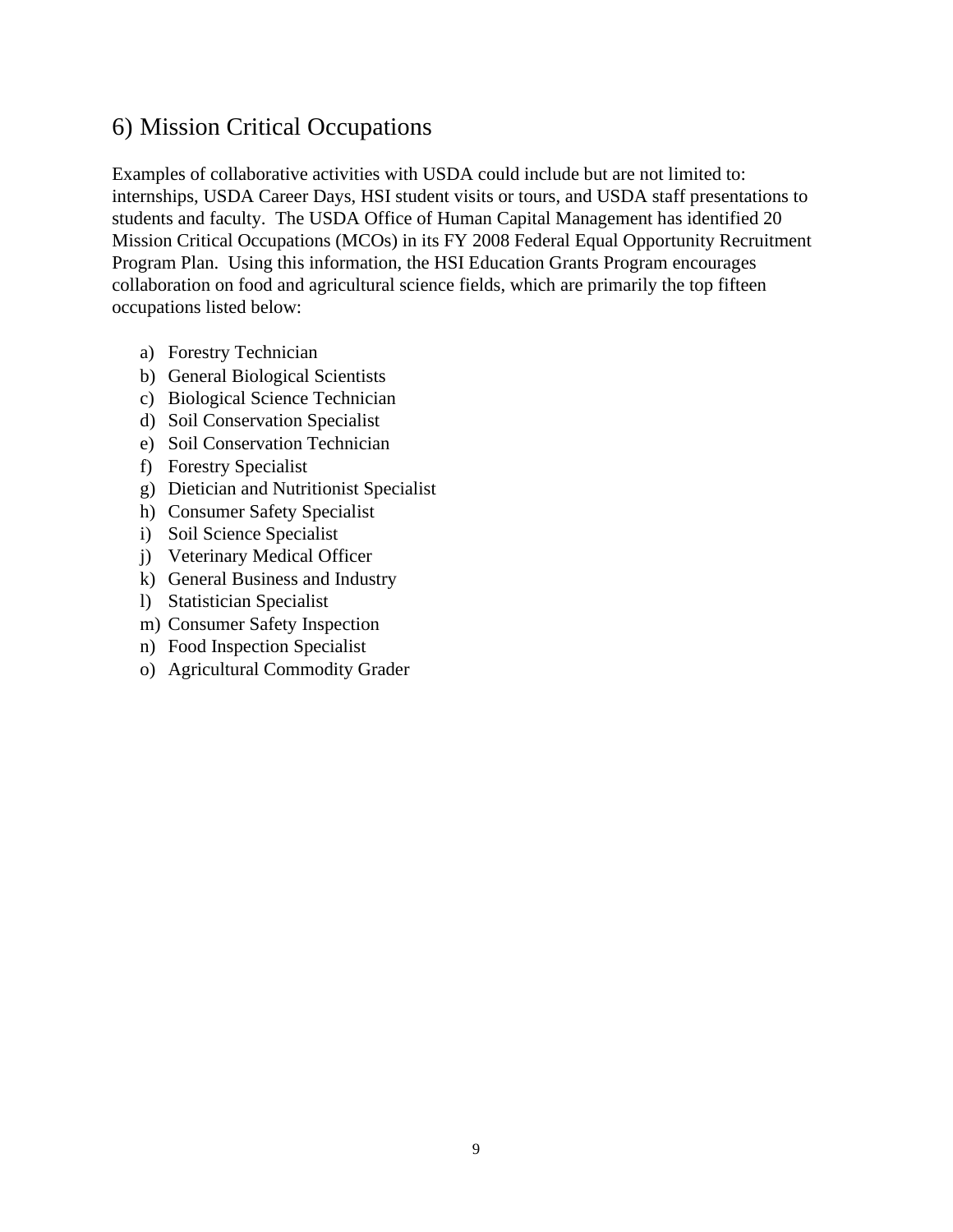## 7) Suggested HSI Project Evaluation Plan

Below are ways for you to quantify the products and individuals served by the projects. Ways in which to quantify your impact are listed too. To answer these impacts and outcomes questions, consider using valid and reliable methodology (i.e., pre/posttest instruments and surveys, focus groups, interviews, etc.). It would be best to present this information in your application - "what you intend to do" - and your annual and final reports "what you have done."

## **CURRICULUM, MATERIALS, PROGRAM DEVELOPMENT**

## **Products and Individuals Served:**

Please identify: Program, course, curriculum, instructional materials Please identify: on campus instruction, distance education # of courses developed # of modules developed # of degree programs developed If applicable, degree level \_\_\_\_ # of certification programs developed # of credits/credit hours # of students enrolled in new course/degree program # of students using technology/materials derived from project # of degrees conferred in new program

## **Outcomes and Impacts:**

Does the curriculum, materials, or programs developed/changed affect students' interest, engagement, or learning in the food and agricultural sciences? To what extent do other institutions adopt the program or curriculum developed?

## **SCIENTIFIC INSTRUMENTATION FOR TEACHING**

## **Products and Individuals Served:**

Type of instrumentation obtained: lab equipment, computers, lab supplies, printed materials, books

Other (please specify): \_\_\_\_\_\_\_ # of individuals using instrumentation within department # of individuals using instrumentation outside of department

## **Outcomes and Impacts:**

Does the new scientific instrumentation affect students' interest, engagement, or learning in the food and agricultural sciences?

## **FACULTY DEVELOPMENT**

## **Products and Individuals Served:**

# of faculty supported to attend or participate in the following training or developmental activities:

Degree or certification programs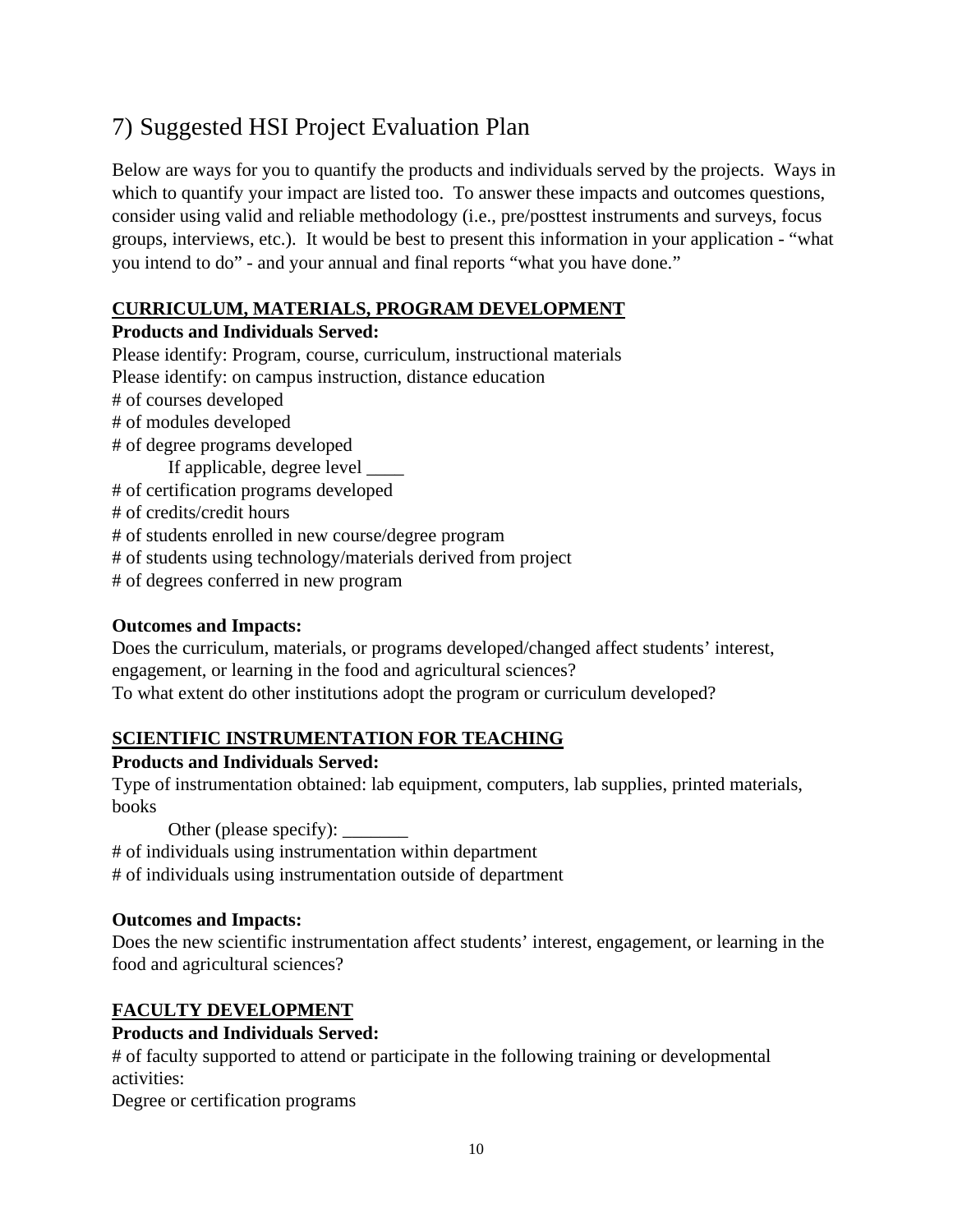Workshops Experiential learning opportunities Professional meetings Sabbaticals/Visiting Scholar Programs Other (please specify):

#### **Outcomes and Impacts:**

Does the faculty development opportunities supported by the grant affect faculty competencies in teaching food and agricultural sciences?

## **STUDENT EXPERIENTIAL LEARNING**

**Products and Individuals Served:** Location of activity: on campus, off campus, both # of experiential learning opportunities at the following locations: Businesses Organizations/non-profits Academic institutions USDA agencies Federal agencies other than USDA State/local government International Other (please specify)\_\_\_\_\_\_\_

# of experiential learning opportunities: Internships Research opportunities International/ study abroad Peer mentoring Volunteer opportunities/community service Outreach/extension activities Other (please specify) \_\_\_\_\_\_\_\_\_\_\_

# of publications (i.e., journal, newsletter articles or other media) Citations: # of products (i.e., webpages, games, etc.) # of presentations (i.e., oral or posters)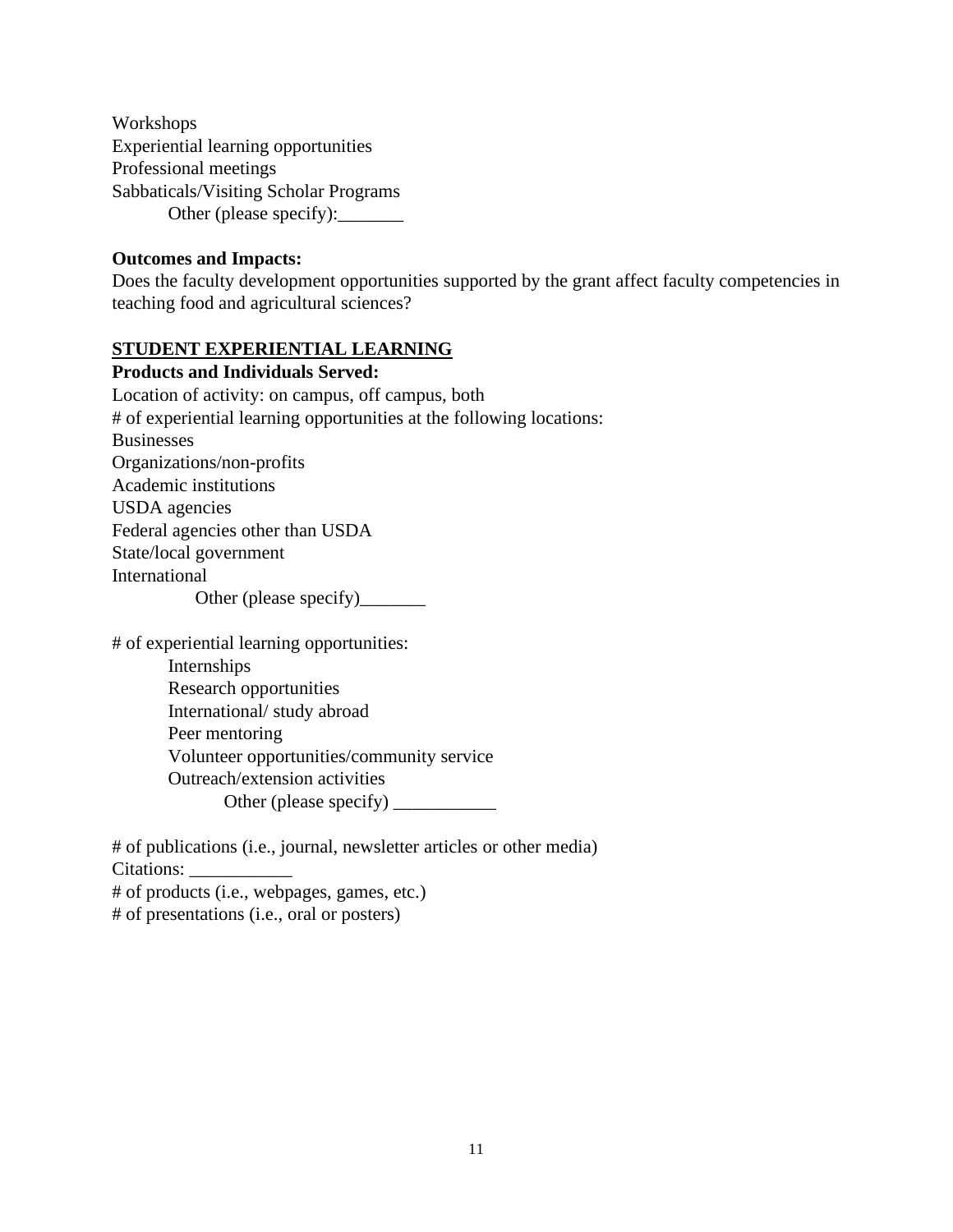## **Outcomes and Impacts:**

Do the experiential learning opportunities developed affect students' interest, engagement, or learning in the food and agricultural sciences?

## **COLLABORATIVE ACTIVITIES**

**Products and Individuals Served:** # of internal institutional partnerships

# of external partnering institutions

Please identify: government, business, academic institution, non-profit

If academic institution, please specify: 1890, 1862, public non-land grant, 1994,

MSI, HSI, private

Duration of partnership. From to <u>the same of</u>

# of shared courses # of shared faculty

# of shared facilities

## **Outcomes and Impacts:**

Does the collaborative activity affect students' interest, engagement, or learning in the food and agricultural sciences?

Do the collaborative activities strengthen the capability of the institution to recruit, retain, and graduate students in the food and agricultural sciences?

## **STUDENT RECRUITMENT**

## **Products and Individuals Served:**

# of students contacted (include K-12)

# of students recruited in the current academic year

# of students enrolled as a result of recruitment efforts

# of underrepresented students recruited

Types of activities:

- a) institution field trips
- b) academic preparation workshops
- c) # of parent contacts

## **Outcomes and Impacts:**

Do the techniques used in the project influence the number of students (or number of underrepresented students) recruited in comparison to recruiting techniques used prior?

## **STUDENT RETENTION**

## **Products and Individuals Served:**

- # of students retained in the current academic year
- # underrepresented students retained in the current academic year
- # of tutoring hours
- # of advisor hours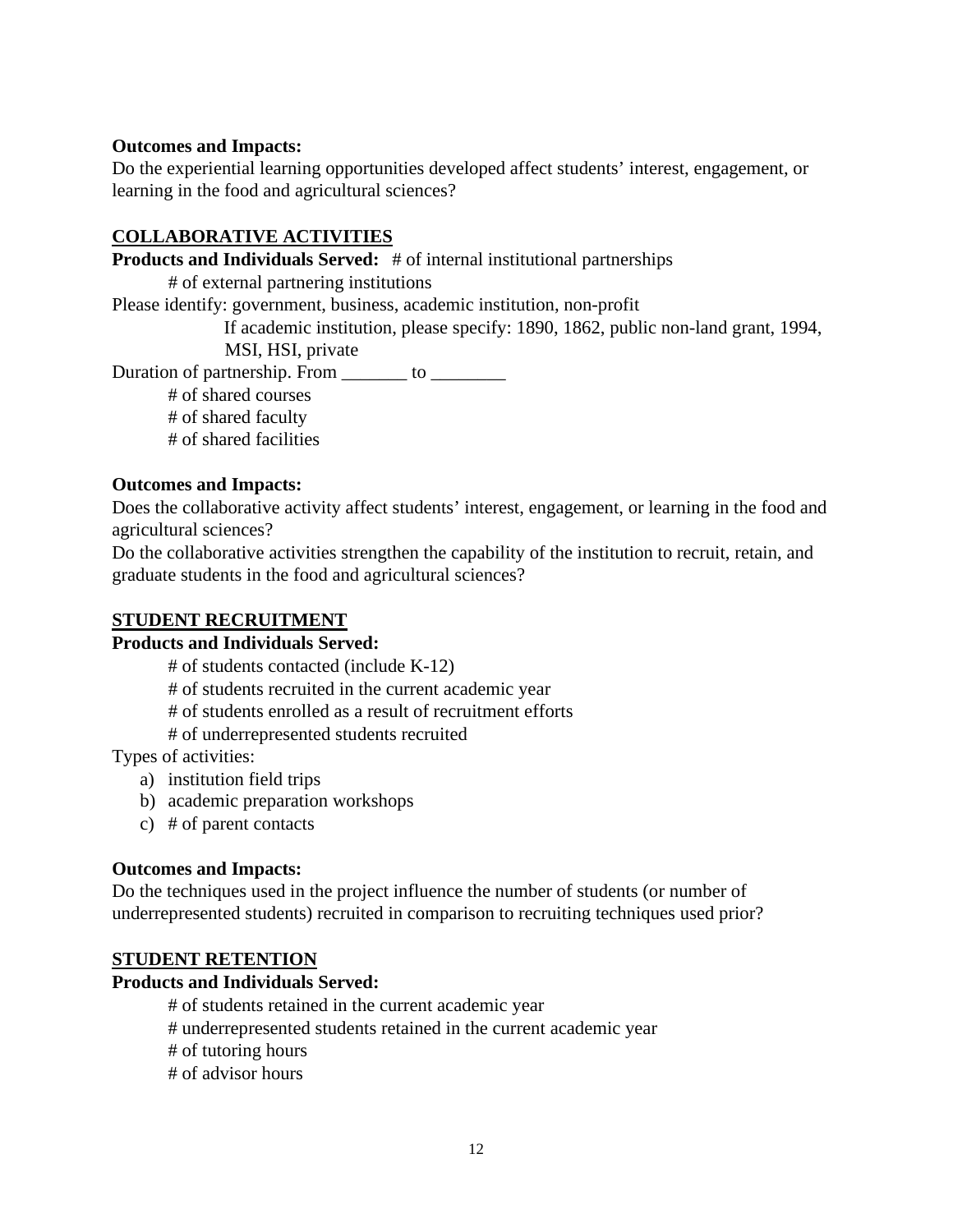#### **Outcomes and Impacts:**

Do the techniques used in the project influence the number of students (or number of underrepresented students) retained in comparison to retention techniques used prior?

#### **CONFERENCE PLANNING**

## **Products and Individuals Served:**

Conference type: regional, national, state, local

# of attendees

# of presenters

# of poster sessions

# of presentations given

#### **Outcomes and Impacts:**

Did the conference result affect attendees' knowledge in the food and agricultural sciences?

## **INSTRUCTIONAL DELIVERY SYSTEMS**

#### **Products and Individuals Served:**

# of students using the new instructional delivery system # of capstone courses developed # of cooperative learning opportunities developed # of service learning opportunities developed # of case studies developed

# of online classes developed

## **Outcomes and Impacts:**

Does the new scientific instrumentation affect students' interest, engagement, or learning in the food and agricultural sciences?

## **RESEARCH PROJECTS**

## **Products and Individuals Served:**

# of participating students # of participating faculty # of participating institutions # of conference poster presentations # of conference talks # of peer-reviewed journal articles # of publications besides peer-reviewed journal articles # of patents

#### **Outcomes and Impacts:**

What new discoveries were generated through this research project? What are the benefits and who will benefit?